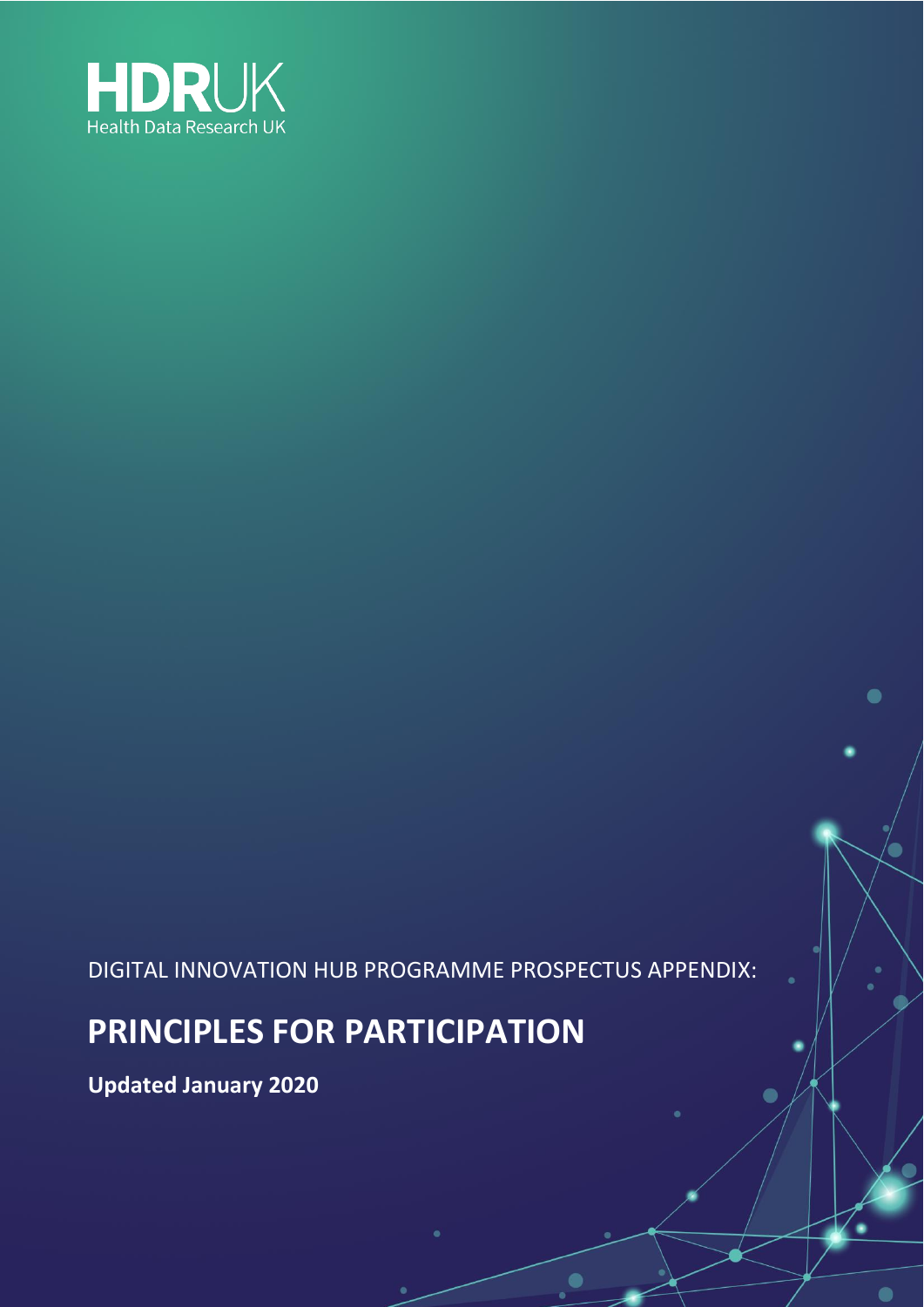



**UK Research** and Innovation

# **Overview**

This document provides an overview of the principles that organisations and individuals must adhere to as part of their involvement in the Digital Innovation Hub (DIH) Programme.

The vision is to make the UK home to data-driven research, scientific advances and innovation in healthcare to improve patient outcomes. The UK has some of the richest healthcare datasets worldwide. However, NHS and health research data are not always accessible, and their potential uses for research and innovation are not being fully realised. The aim is to increase the access and use of health data in a trustworthy and ethical way in order to develop improvements in the UK's health technology and deliver benefits to patients and the population.

This document is for all organisations involved in the DIH programme (whether as a data user, Digital Innovation Hub or data custodian in the UK Health Data Research Alliance). The principles for participation draw on national and international best practice frameworks and recommendations. They will guide working practices and should be reinforced through specific agreements through which organisations will engage with each other and with the Programme. They are set out below followed by a summary of the existing frameworks, principles and recommendations that underpin the principles for participation.

*NB. The following changes have been made to the original principles for participation issued at the end of the Design and Dialogue phase of the Digital Innovation Hub Programme in May 2019 to reflect the feedback from the Participation and Sustainability Green Paper consultation during November/December 2019 following the launch of the health data research hubs:*

- *Addition of a principle (1) that makes explicit the need to demonstrate active and ongoing engagement with patients and the public (previously implied through other principles)*
- *Addition of "other health and care data" to principle 2 (encouraging the availability and use in the public interest) to acknowledge the importance of social care data and highlight the need for a broad definition of health-related data*
- *Addition of further explanation concerning 'non-preferential access' (principle 5) and incorporation of footnote to explain this refers to:*
	- − *Uses that serve the public interest*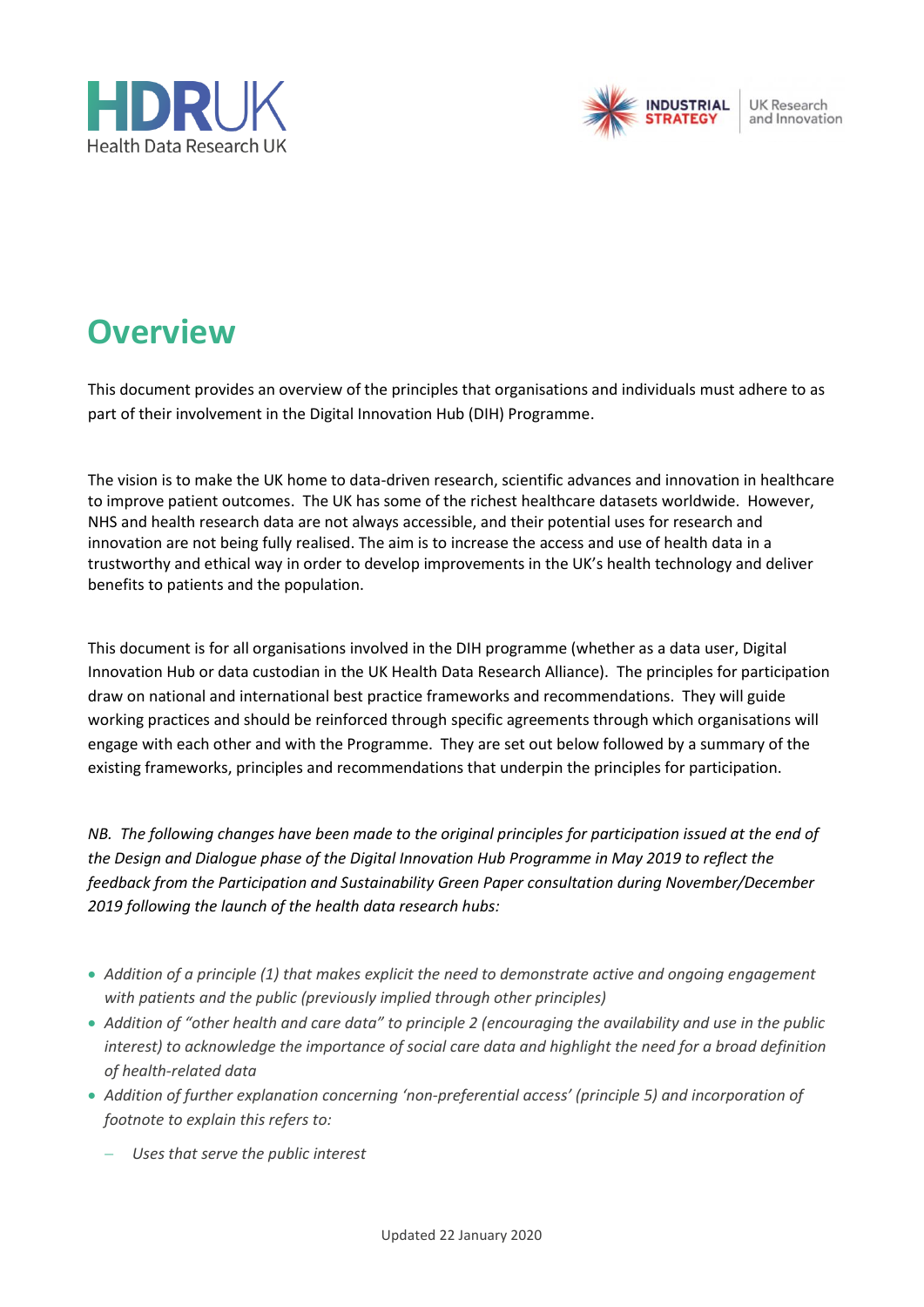



− *Ensuring that data remains available to, and accessible by, any organisation (concurrently or otherwise) provided the five "safes" criteria are met and the organisation meets the access requirements of the data custodian.*

# **Principles for Participation**

Every organisation involved in the Digital Innovation Hub Programme commits to:

- 1. **Demonstrate active and ongoing engagement with patients and the public** in the design, development and governance of their activities involving health data to provide assurance that these activities are in the public interest.
- 2. **Encourage the availability and use** of structured and unstructured health and care data, including clinical, administrative, imaging, genomic and other molecular data, for research and innovation that serves **public interest purposes,** while promoting the **protection of privacy and data security** in line with the OECD Recommendation of the Council on Health Data Governance<sup>1</sup>.
- 3. Make data Findable, Accessible, Interoperable and Reusable by adopting the **FAIR Guiding principles for scientific data management and stewardship**<sup>2</sup> .
- 4. Adhere to the **Foundation Principles and Core Elements for Responsible Data Sharing** set out in the Global Alliance for Genomics and Health Framework for Responsible Sharing of Genomic and Health-Related Data<sup>3</sup> and use a **proportionate approach to the governance** of data access based on the **five**  "safes"<sup>4</sup>.
- 5. **Maximise the benefits of data for research and innovation through non-preferential access to data** for uses that serve the public interest, by ensuring that data remains available to, and accessible by, any organisation (concurrently or otherwise) provided the five "safes" criteria are met and the organisation meets the access requirements of the data custodian.
- 6. **Establish mutually beneficial ways of working in partnership** including contractual arrangements and Intellectual Property agreements in line with principles set out in the Life Sciences Sector Deal 2<sup>5</sup>
- 7. **Work collaboratively to increase harmonisation** and reduce the complexity of data sharing arrangements to improve the efficiency of accessing data for trustworthy and ethical research and innovation purposes. This includes making the terms of access clear, such as expected timescales and costs, and being transparent about the type and quality of data available.
- 8. Contribute to a **joined-up and UK-wide** offer for researchers in all sectors by collaborating with existing, relevant health research infrastructure.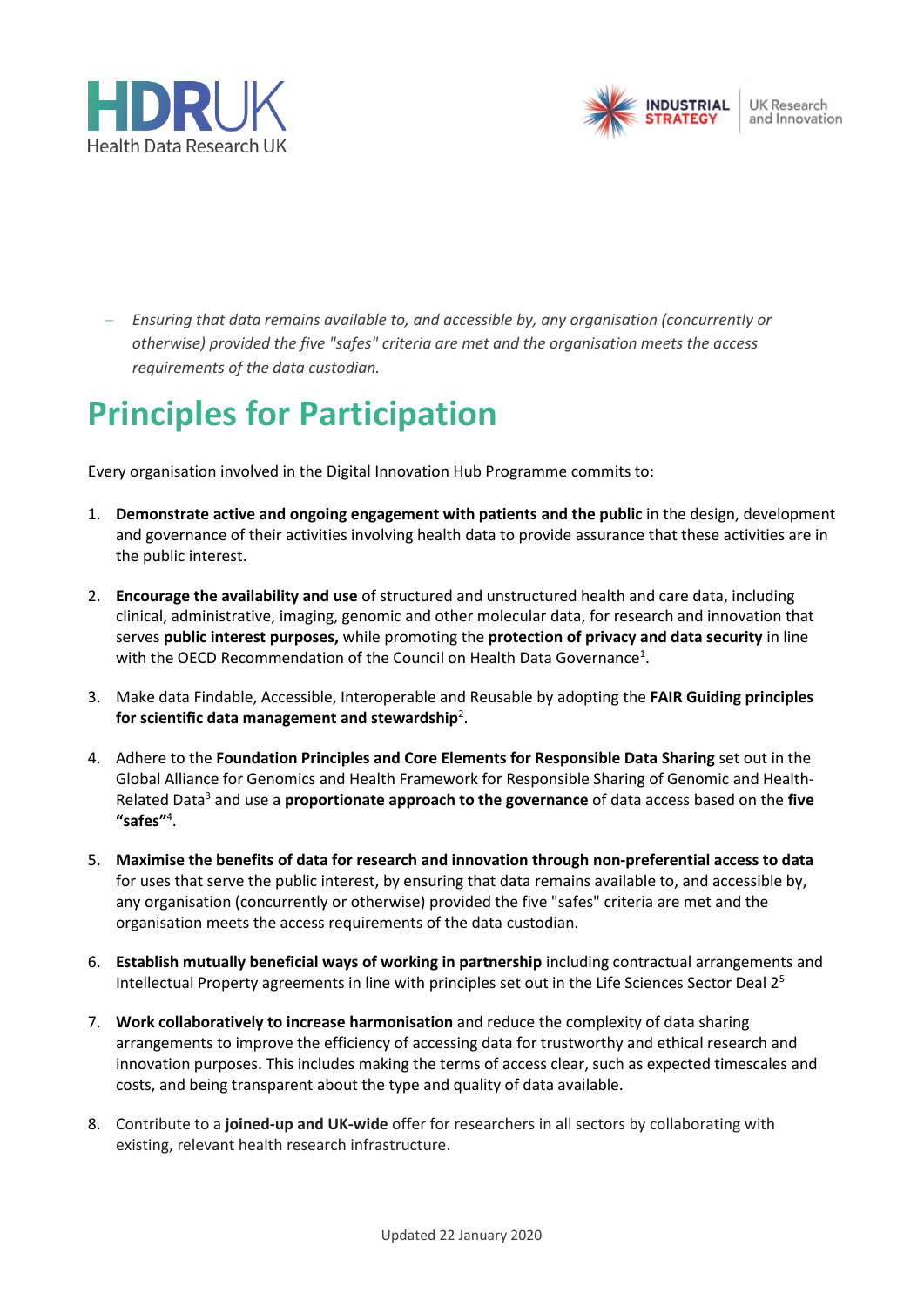



**UK Research** and Innovation

# **Summary of References**

- 1. **OECD,** *Recommendation of the Council on Health Data Governance*, OECD/LEGAL/0433 [http://www.oecd.org/health/health-systems/Recommendation-of-OECD-Council-on-Health-Data-](http://www.oecd.org/health/health-systems/Recommendation-of-OECD-Council-on-Health-Data-Governance-Booklet.pdf)[Governance-Booklet.pdf](http://www.oecd.org/health/health-systems/Recommendation-of-OECD-Council-on-Health-Data-Governance-Booklet.pdf)
	- 1. Engagement and participation.
	- 2. Co-ordination within government and promotion of cooperation among organisations processing personal health data, whether in the public or private sector.
	- 3. Review of the capacity of public sector health data systems used to process personal health data to serve and protect the public interest.
	- 4. Clear provision of information to individuals
	- 5. Informed consent and appropriate alternatives
	- 6. Review and approval procedures, as appropriate, for the use of personal health data for research and other health-related public interest purposes
	- 7. Transparency, through public information mechanisms which do not compromise health data privacy and security protections or organisations' commercial or other legitimate interests.
	- 8. Maximising the potential and promoting the development of technology
	- 9. Monitoring and evaluation mechanisms
	- 10. Establishment of appropriate training and skills development in privacy and security measures for those processing personal health data.
	- 11. Implementation of controls and safeguards.
	- 12. Require organisations processing personal health data to demonstrate that they meet national expectations for health data governance.
- 2. Wilkinson, M. D. *et al.* **The FAIR Guiding Principles for scientific data management and stewardship**. *Sci. Data*3:160018 doi: 10.1038/sdata.2016.18 (2016).

The FAIR Guiding Principles

To be Findable:

- F1. (meta)data are assigned a globally unique and persistent identifier
- F2. data are described with rich metadata (defined by R1 below)
- F3. metadata clearly and explicitly include the identifier of the data it describes
- F4. (meta)data are registered or indexed in a searchable resource

To be Accessible:

- A1. (meta)data are retrievable by their identifier using a standardized communications protocol
	- o A1.1 the protocol is open, free, and universally implementable
	- $\circ$  A1.2 the protocol allows for an authentication and authorization procedure, where necessary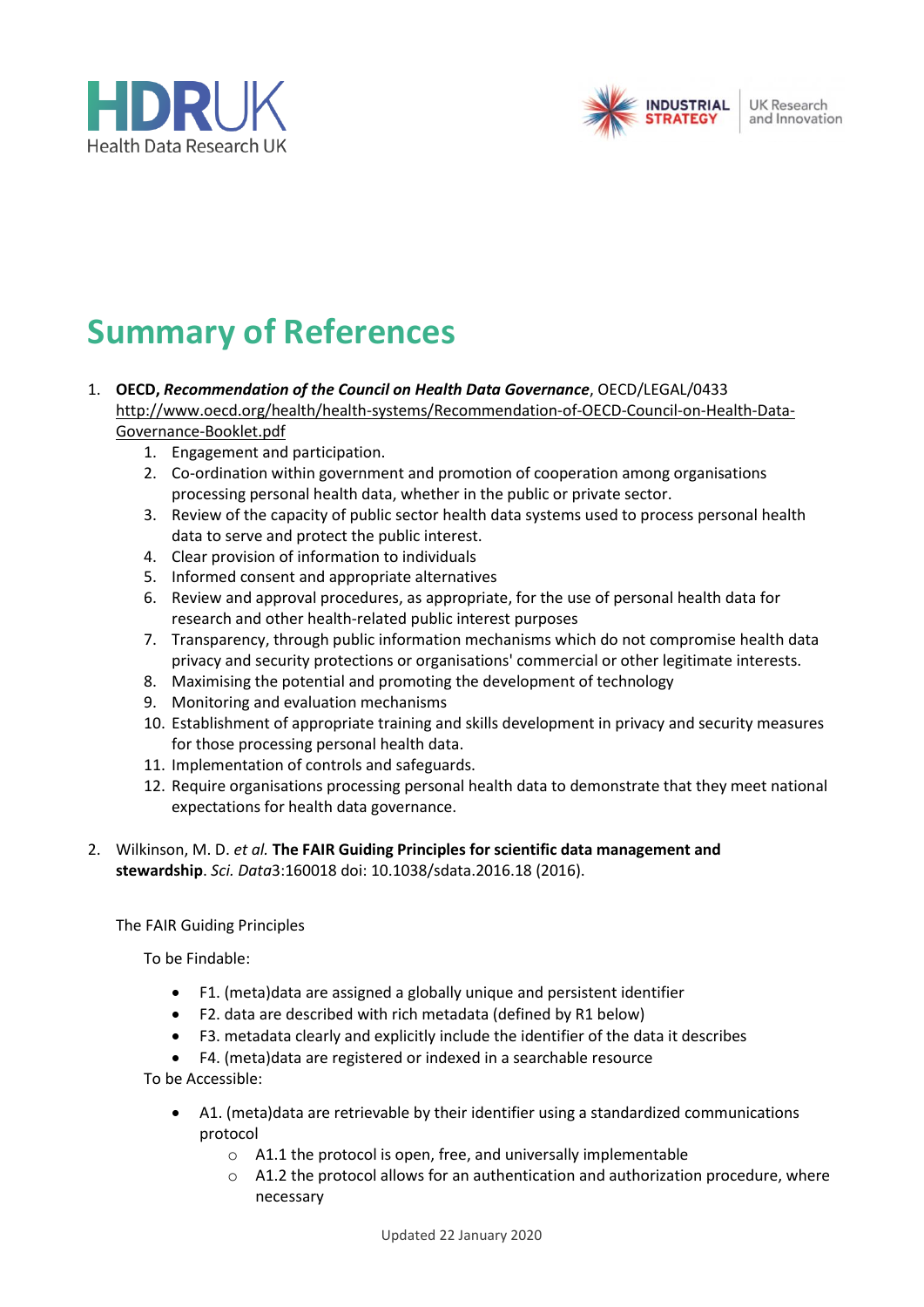



• A2. metadata are accessible, even when the data are no longer available To be Interoperable:

- I1. (meta)data use a formal, accessible, shared, and broadly applicable language for knowledge representation.
- I2. (meta)data use vocabularies that follow FAIR principles
- I3. (meta)data include qualified references to other (meta)data

To be Reusable:

- R1. meta(data) are richly described with a plurality of accurate and relevant attributes
	- o R1.1. (meta)data are released with a clear and accessible data usage license
	- o R1.2. (meta)data are associated with detailed provenance
	- o R1.3. (meta)data meet domain-relevant community standards
- 3. **Foundation Principles and Core Elements for Responsible Data Sharing** set out in the Global Alliance for Genomics and Health Framework for Responsible Sharing of Genomic and Health-Related Data. [https://www.ga4gh.org/genomic-data-toolkit/regulatory-ethics-toolkit/framework-for-responsible](https://www.ga4gh.org/genomic-data-toolkit/regulatory-ethics-toolkit/framework-for-responsible-sharing-of-genomic-and-health-related-data/#fp)[sharing-of-genomic-and-health-related-data/#fp](https://www.ga4gh.org/genomic-data-toolkit/regulatory-ethics-toolkit/framework-for-responsible-sharing-of-genomic-and-health-related-data/#fp)

### **Foundational Principles**

- Respect Individuals, Families and Communities
- Advance Research and Scientific Knowledge
- Promote Health, Wellbeing and the Fair Distribution of Benefits
- Foster Trust, Integrity and Reciprocity

### **Core Elements for Responsible Data Sharing**

It is good practice for those involved in genomic and health-related data sharing to have core elements of responsible data sharing in place. The following Core Elements of the Framework aid in the interpretation of the Foundational Principles to individuals and organizations involved in the sharing of genomic and health-related data. The Core Elements should be interpreted in a proportionate manner that acknowledges different levels of risk and community cultural practices. This Framework applies to use of data that have been consented to by donors (or their legal representatives) and/or approved for use by competent bodies or institutions in compliance with national and international laws, general ethical principles, and best practice standards that respect restrictions on downstream uses.

- **Transparency**
- **Accountability**
- Data Quality and Security
- Privacy, Data Protection and Confidentiality
- Risk-Benefit Analysis
- Recognition and Attribution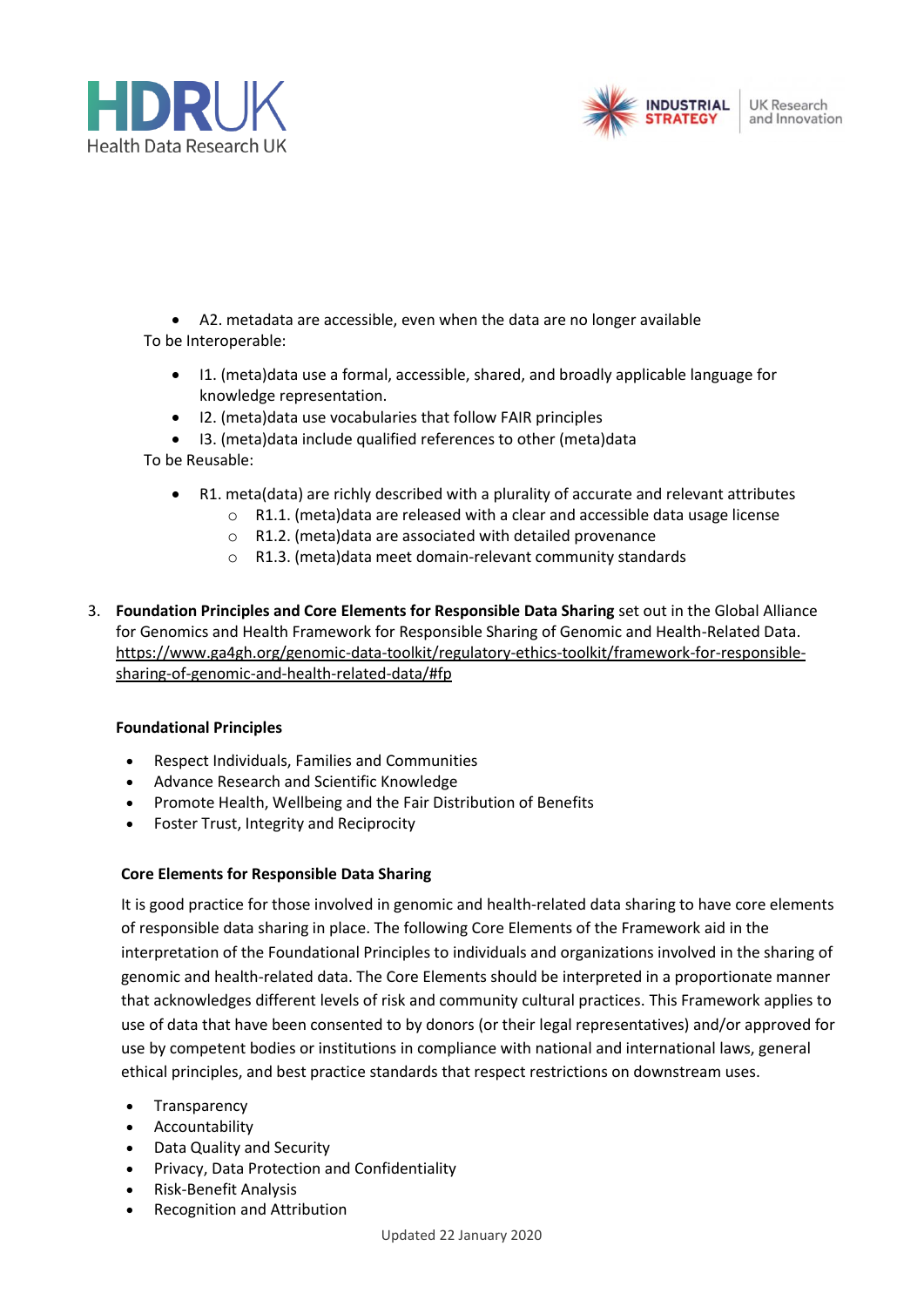



**UK Research** and Innovation

- **Sustainability**
- Education and Training
- Accessibility and Dissemination
- 4. **The Five Safes.** *Desai, Tanvi; Ritchie, Felix; Welpton, Richard (2016). ["Five Safes: designing data access](http://www2.uwe.ac.uk/faculties/BBS/Documents/1601.pdf)  [for research".](http://www2.uwe.ac.uk/faculties/BBS/Documents/1601.pdf) Bristol Business School Working Papers in Economics*

| Safe projects | Is this use of the data appropriate?                         |
|---------------|--------------------------------------------------------------|
| Safe people   | Can the users be trusted to use it in an appropriate manner? |
| Safe settings | Does the access facility limit unauthorised use?             |
| Safe data     | Is there a disclosure risk in the data itself?               |
| Safe outputs  | Are the statistical results non-disclosive?                  |

- **5. Creating the right framework to realise benefits for patients and the NHS where data underpins**  innovation - Guiding principles<sup>1</sup> set out in the Life Sciences Sector Deal 2 [https://www.gov.uk/government/publications/creating-the-right-framework-to-realise-the-benefits](https://www.gov.uk/government/publications/creating-the-right-framework-to-realise-the-benefits-of-health-data/creating-the-right-framework-to-realise-the-benefits-for-patients-and-the-nhs-where-data-underpins-innovation)[of-health-data/creating-the-right-framework-to-realise-the-benefits-for-patients-and-the-nhs-where](https://www.gov.uk/government/publications/creating-the-right-framework-to-realise-the-benefits-of-health-data/creating-the-right-framework-to-realise-the-benefits-for-patients-and-the-nhs-where-data-underpins-innovation)[data-underpins-innovation](https://www.gov.uk/government/publications/creating-the-right-framework-to-realise-the-benefits-of-health-data/creating-the-right-framework-to-realise-the-benefits-for-patients-and-the-nhs-where-data-underpins-innovation)
	- Principle 1: Any use of NHS data, including operational data, not available in the public domain must have an explicit aim to improve the health, welfare and/or care of patients in the NHS, or the operation of the NHS. This may include the discovery of new treatments, diagnostics, and other scientific breakthroughs, as well as additional wider benefits. Where possible, the terms of any arrangements should include quantifiable and explicit benefits for patients which will be realised as part of the arrangement.
	- Principle 2: NHS data is an important resource and NHS organisations entering into arrangements involving their data, individually or as a consortium, should ensure they agree fair terms for their organisation and for the NHS as a whole. In particular, the boards of NHS organisations should consider themselves ultimately responsible for ensuring that any arrangements entered into by their organisation are fair, including recognising and safeguarding the value of the data that is shared and the resources which are generated as a result of the arrangement.

 $1$  Government is currently consulting on these guiding principles and will publish a revised version in due course.